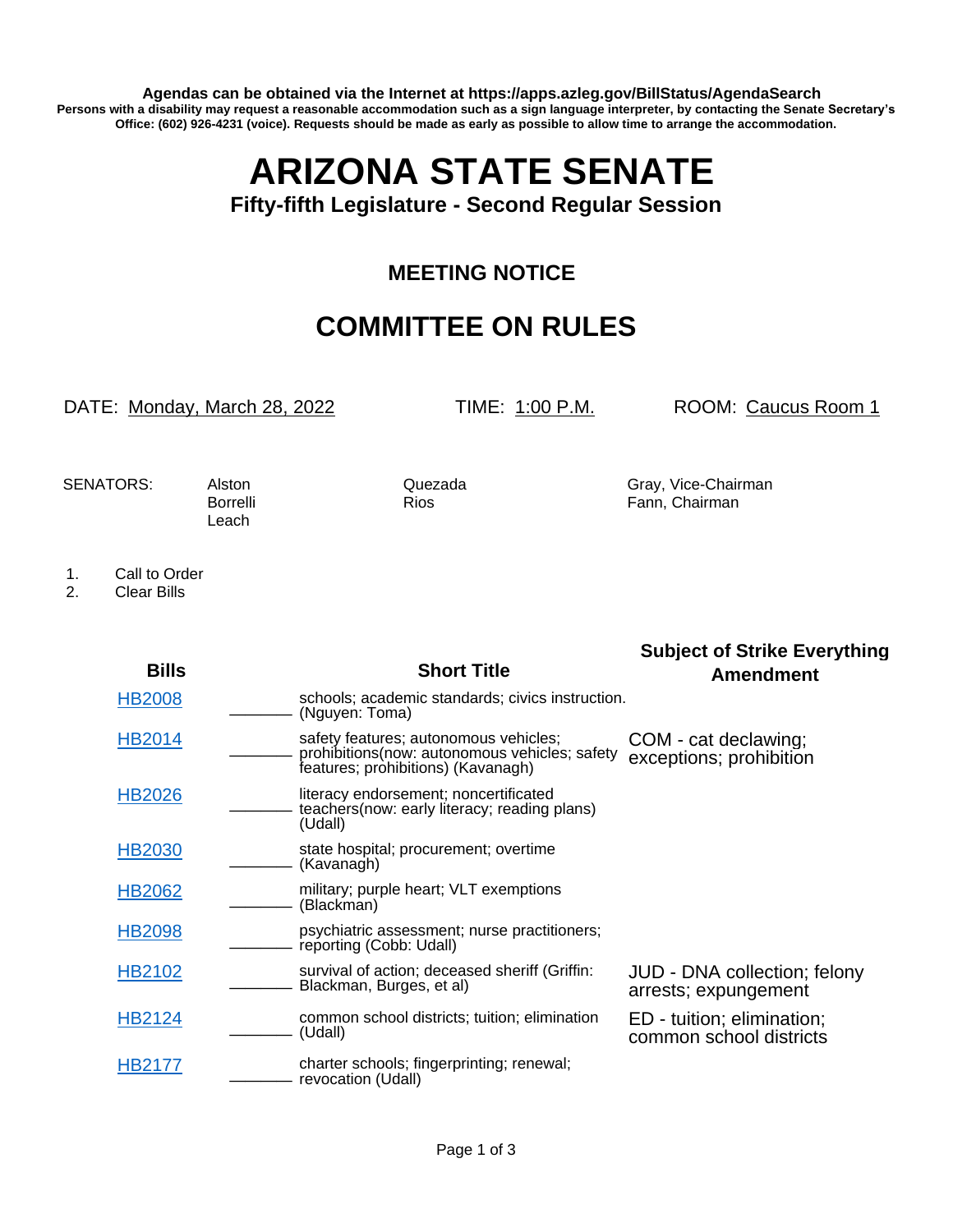| <b>Bills</b>       | <b>Short Title</b>                                                                                         | <b>Subject of Strike Everything</b><br><b>Amendment</b> |
|--------------------|------------------------------------------------------------------------------------------------------------|---------------------------------------------------------|
| <b>HB2208</b>      | ovarian cancer awareness special plates<br>(Butler: Andrade, Blackwater-Nygren, et al)                     |                                                         |
| <b>HB2251</b>      | lasers; assault; peace officers; penalty<br>(Finchem: Barton)                                              | JUD - lasers; peace officers;<br>aircraft; penalty      |
| <b>HB2255</b>      | fireworks; permissible use; Diwali. (Biasiucci)                                                            |                                                         |
| <b>HB2271</b>      | community impact special plates (Weninger)                                                                 |                                                         |
| HB2324             | animal fighting; cockfighting; minors presence<br>(Kavanagh: Shah)                                         |                                                         |
| HB2351             | Arizona board of regents; continuation (Udall)                                                             | FIN - homestead exemptions;<br>increase                 |
| <b>HB2352</b>      | school facilities oversight board; continuation<br>(Udall)                                                 |                                                         |
| <b>HB2372</b>      | animal cruelty; release conditions (Bolick)                                                                |                                                         |
| HB2409             | multi-county water districts; storage tax (Griffin)                                                        |                                                         |
| <b>HB2429</b>      | physicians; wellness programs; confidentiality<br>(Shah: Osborne)                                          |                                                         |
| HB2431             | emergency medical services; patient transport<br>(Shah)                                                    |                                                         |
| <b>HB2433</b>      | HIV testing; consent; repeal (Shah: Chávez,<br>- Longdon, et al)                                           |                                                         |
| <b>HB2437</b>      | Arizona beekeepers special plates (Longdon:<br>Blackwater-Nygren, Bolding, et al)                          |                                                         |
| HB2438             | massage therapists; fingerprinting; website<br>information (Longdon: Blackwater-Nygren,<br>Bolding, et al) |                                                         |
| <b>HB2448</b>      | firearms safety; training; schools (Nguyen:<br>Blackman, Bolick, et al)                                    |                                                         |
| HB2450             | outpatient treatment centers; licensure;<br>- exemption (Osborne)                                          |                                                         |
| <b>HB2532</b>      | tribally accredited educational institution; plates<br>(Blackwater-Nygren: Bolding, Cano, et al)           |                                                         |
| <b>HB2586</b>      | electric charging providers (Weninger)                                                                     |                                                         |
| <b>HB2587</b>      | public records; point of contact (Grantham)                                                                |                                                         |
| HB <sub>2602</sub> | polling places; emergency voting centers<br>(Bolick: Biasiucci, Blackman, et al)                           |                                                         |
| HB2603             | Arizona women suffrage memorial; extension<br>(Udall: Osborne, Wilmeth)                                    |                                                         |
| HB2610             | G&F permits; tags; transfers (Burges:<br>Blackman, Carter, et al)                                          | FIN - project unit size; affordable<br>housing          |
| <b>HB2615</b>      | youth music and art special plates (Chaplik:<br>Barton, Biasiucci, et al)                                  |                                                         |
| HB2617             | voter registration; cancellations; causes<br>(Chaplik: Barton, Biasiucci, et al)                           |                                                         |
| <b>HB2626</b>      | animal handling; microchip scan (Kavanagh:<br>Shah)                                                        |                                                         |